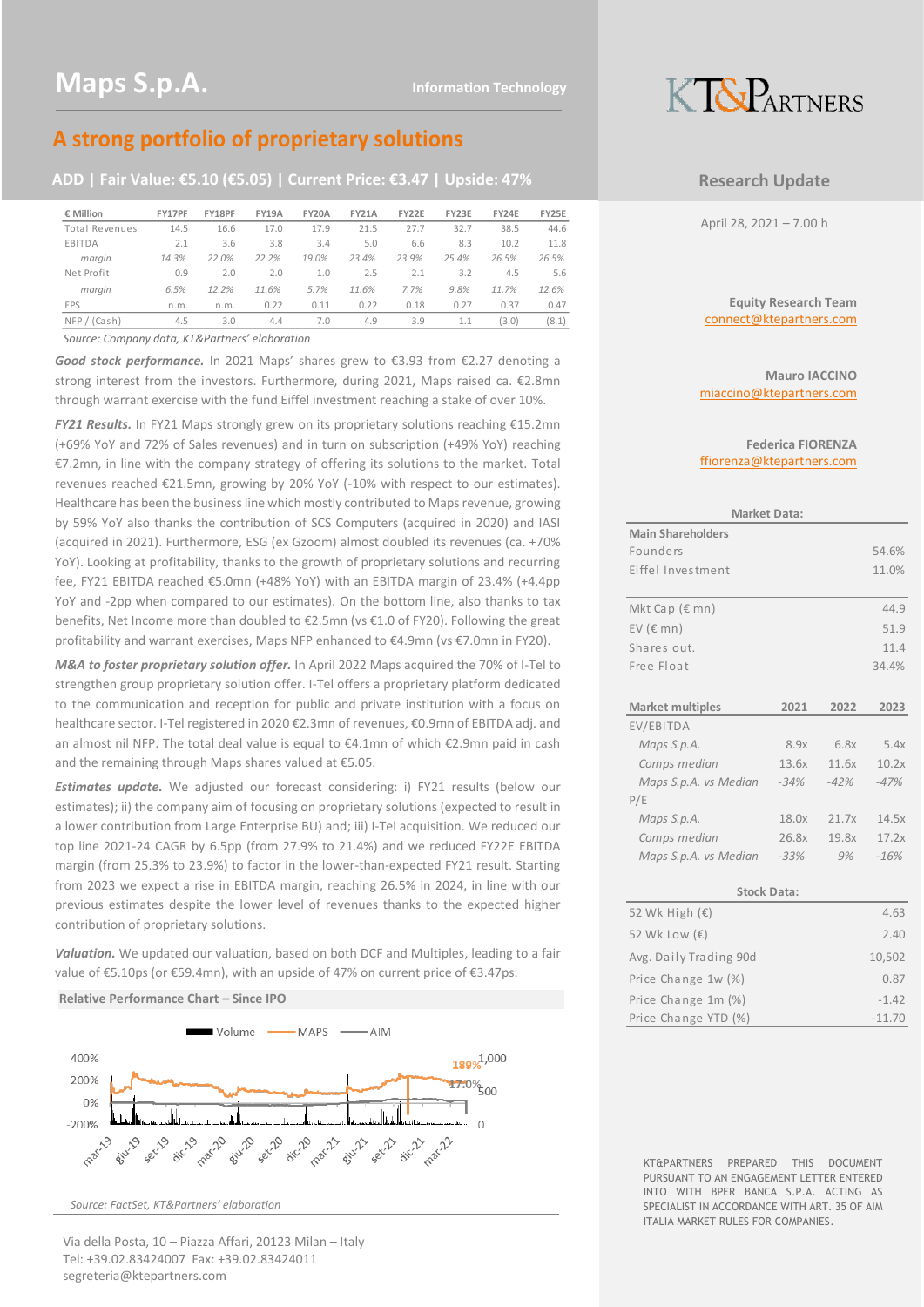

### **Key Figures – Maps S.p.A.**

| Current price $(\epsilon)$      |              | Sector | Free Float (%) |                          |        |          |       |          |          |
|---------------------------------|--------------|--------|----------------|--------------------------|--------|----------|-------|----------|----------|
|                                 | 3.47<br>5.10 |        |                | Information Technologies |        |          |       |          | 32.4%    |
| Per Share Data                  | 2017A        | 2018A  | 2019A          | 2020A                    | 2021A  | 2022E    | 2023E | 2024E    | 2025E    |
| Total shares outstanding (mn)   | n.m.         | n.m.   | 9.13           | 9.64                     | 11.43  | 11.66    | 11.66 | 11.66    | 11.66    |
| EPS                             | n.m.         | n.m.   | 0.22           | 0.11                     | 0.22   | 0.18     | 0.27  | 0.37     | 0.47     |
| Dividend per share (ord)        | n.a.         | n.a.   |                |                          |        |          |       |          |          |
| Dividend pay out ratio (%)      | n.a.         | n.a.   | 0%             | 0%                       | 0%     | 0%       | 0%    | 0%       | 0%       |
| Profit and Loss (EUR thousand)  |              |        |                |                          |        |          |       |          |          |
| Revenues                        | 14.5         | 16.6   | 17.0           | 17.9                     | 21.5   | 27.7     | 32.7  | 38.5     | 44.6     |
| EBITDA                          | 2.1          | 3.6    | 3.8            | 3.4                      | 5.0    | 6.6      | 8.3   | 10.2     | 11.8     |
| EBIT                            | 1.5          | 3.2    | 2.0            | 1.1                      | 2.4    | 3.2      | 4.7   | 6.4      | 7.9      |
| EBT                             | 1.3          | 2.8    | 2.5            | 1.2                      | 2.1    | 2.9      | 4.4   | 6.2      | 7.7      |
| Taxes                           | (0.3)        | (0.8)  | (0.5)          | (0.2)                    | 0.4    | (0.8)    | (1.2) | (1.7)    | (2.1)    |
| Tax rate                        | 0.0          | 0.0    | 0.0            | 0.0                      | (0.0)  | 0.0      | 0.0   | 0.0      | 0.0      |
| NetIncome                       | 0.9          | 2.0    | 2.0            | 1.0                      | 2.5    | 2.1      | 3.2   | 4.5      | 5.6      |
| Balance Sheet (EUR thousand)    |              |        |                |                          |        |          |       |          |          |
| Total fixed assets              | 6.7          | 7.2    | 10.3           | 15.9                     | 18.9   | 20.3     | 19.0  | 17.4     | 15.7     |
| Net Working Capital (NWC)       | 3.4          | 3.2    | 7.0            | 7.0                      | 9.8    | 11.4     | 13.5  | 15.8     | 18.3     |
| Provisions                      | (2.5)        | (2.9)  | (3.5)          | (4.6)                    | (5.7)  | (6.0)    | (6.3) | (6.6)    | (6.9)    |
| Total Net capital employed      | 7.6          | 7.6    | 13.8           | 18.2                     | 23.0   | 25.8     | 26.2  | 26.6     | 27.1     |
| Net financial position/(Cash)   | 4.5          | 3.0    | 4.4            | 7.0                      | 4.9    | 3.9      | 1.1   | (3.0)    | (8.1)    |
| Total Shareholder's Equity      | 3.2          | 4.6    | 9.4            | 11.2                     | 18.1   | 21.8     | 25.0  | 29.5     | 35.2     |
| Cash Flow (EUR thousand)        |              |        |                |                          |        |          |       |          |          |
| Operating Cash Flow             |              | 3.1    | (0.5)          | 3.3                      | 2.6    | 4.2      | 5.1   | 6.3      | 7.2      |
| Change in NWC                   |              | 0.2    | (3.7)          | 0.0                      | (2.8)  | (1.7)    | (2.1) | (2.3)    | (2.6)    |
| Capital expenditure             |              | (1.1)  | (2.7)          | (6.1)                    | (5.6)  | (4.9)    | (2.3) | (2.2)    | (2.2)    |
| Other cash items/Uses of funds  |              | 0.6    | 0.6            | 1.2                      | 1.1    | 0.3      | 0.3   | 0.3      | 0.3      |
| Free cash flow                  |              | 2.5    | (2.6)          | (1.7)                    | (1.9)  | (0.4)    | 3.1   | 4.4      | 5.3      |
| Enterprise Value (EUR thousand) |              |        |                |                          |        |          |       |          |          |
| Market Cap                      | n.a.         | n.a.   | 28.6           | 21.9                     | 44.9   | 40.5     | 40.5  | 40.5     | 40.5     |
| Minorities                      |              |        |                |                          |        | 0.5      | 0.6   | 0.8      | 1.0      |
| Net financial position/(Cash)   | 4.5          | 3.0    | 4.4            | 7.0                      | 4.9    | 3.9      | 1.1   | (3.0)    | (8.1)    |
| Enterprise value                | n.a.         | n.a.   | 33.0           | 28.9                     | 49.8   | 44.9     | 42.2  | 38.2     | 33.3     |
| Ratios (%)                      |              |        |                |                          |        |          |       |          |          |
| EBITDA margin                   | 14.3%        | 22.0%  | 22.2%          | 19.0%                    | 23.4%  | 23.9%    | 25.4% | 26.5%    | 26.5%    |
| EBIT margin                     | 10.4%        | 19.2%  | 12.0%          | 6.3%                     | 11.3%  | 11.5%    | 14.3% | 16.7%    | 17.7%    |
| Gearing - Debt/equity           | 142.5%       | 65.1%  | 47.4%          | 62.6%                    | 27.1%  | 18.5%    | 4.7%  | $-10.3%$ | $-23.6%$ |
| Interest cover on EBIT          | 4.1%         | 2.1%   | $-27.1%$       | $-29.1%$                 | 6.3%   | 8.3%     | 5.7%  | 3.6%     | 2.4%     |
| NFP/EBITDA                      | 216.8%       | 82.1%  | 117.3%         | 205.8%                   | 97.6%  | 59.5%    | 13.8% | $-29.1%$ | $-68.2%$ |
| ROCE                            | 19.7%        | 42.0%  | 14.8%          | 6.2%                     | 10.6%  | 12.4%    | 17.8% | 24.2%    | 29.1%    |
| ROE                             | 30.1%        | 44.1%  | 21.0%          | 9.1%                     | 13.8%  | 9.7%     | 12.7% | 15.1%    | 15.9%    |
| EV/Sales                        | n.m.         | n.m.   | 2.64           | 2.50                     | 2.09   | 1.62     | 1.37  | 1.17     | 1.01     |
| EV/EBITDA                       | n.m.         | n.m.   | 11.85          | 13.19                    | 8.93   | 6.77     | 5.40  | 4.40     | 3.79     |
| P/E                             | n.m.         | n.m.   | 22.79          | 44.26                    | 18.04  | 21.73    | 14.49 | 10.31    | 8.28     |
| Free cash flow yield            | n.m.         | n.m.   | $-6%$          | $-4%$                    | $-4%$  | $-1%$    | 7%    | 10%      | 12%      |
| Growth Rates (%)                |              |        |                |                          |        |          |       |          |          |
| Sales                           | 17.9%        | 14.2%  | 2.8%           | 5.3%                     | 20.1%  | 28.9%    | 18.0% | 17.6%    | 15.9%    |
| EBITDA                          | 11.8%        | 75.6%  | 4.1%           | $-10.1%$                 | 47.7%  | 32.0%    | 25.4% | 22.8%    | 15.8%    |
| EBIT                            | $-4.8%$      | 111.5% | $-35.8%$       | $-44.6%$                 | 115.1% | 31.5%    | 45.8% | 37.5%    | 23.0%    |
| NetIncome                       | $-3.6%$      | 113.4% | $-2.7%$        | $-48.5%$                 | 145.3% | $-17.0%$ | 50.0% | 40.6%    | 24.5%    |

*Source: Company data, KT&Partners' elaboration*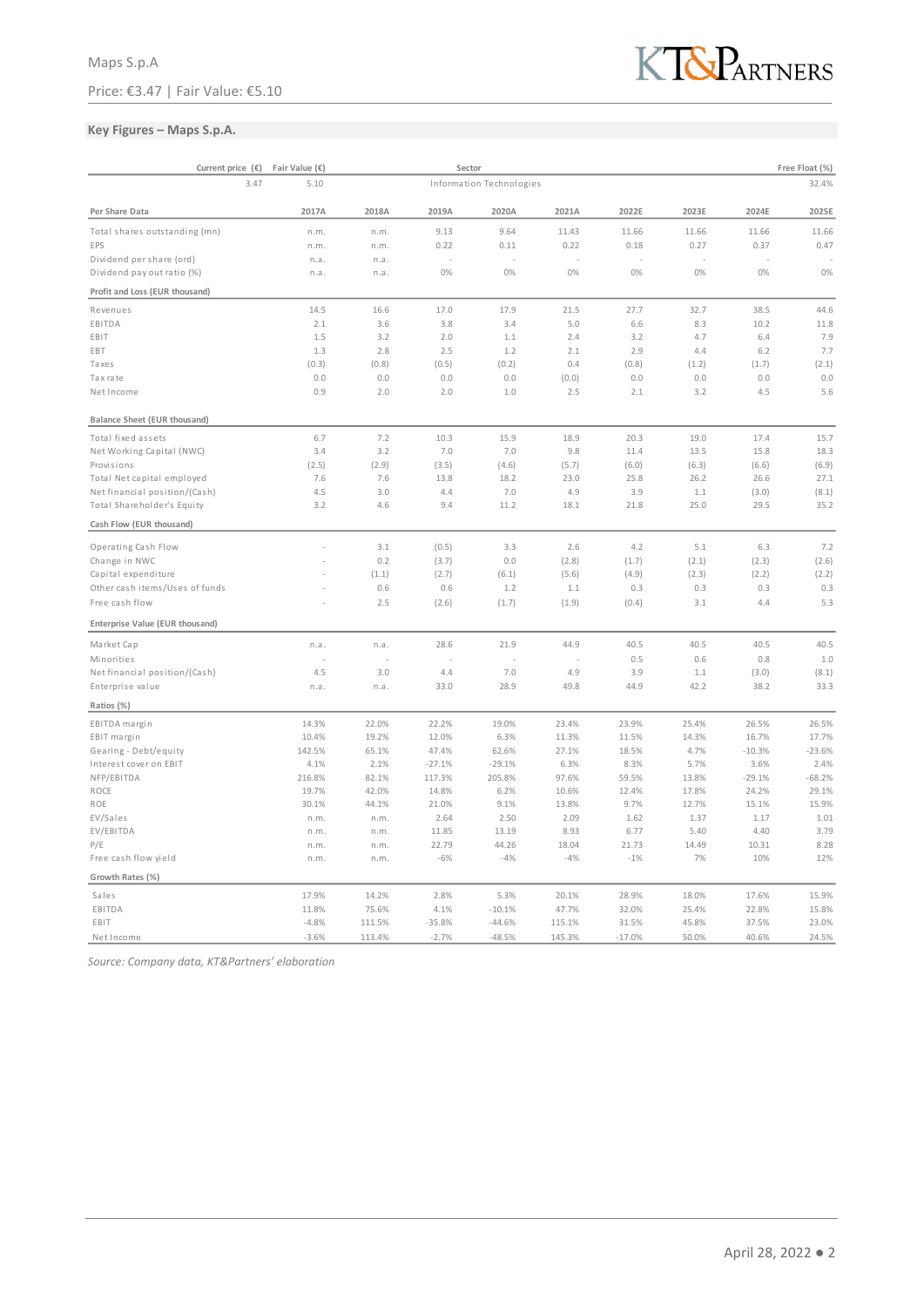

# **Key charts**





**Revenues by Revenue Model (€mn) M&A Revenue Contribution\* (€mn)**









### **Trade Working Capital (€mn) NFP and Free Cash Flow (€mn)**



*Note: M&A revenues based on company data and KT&Partners elaborations*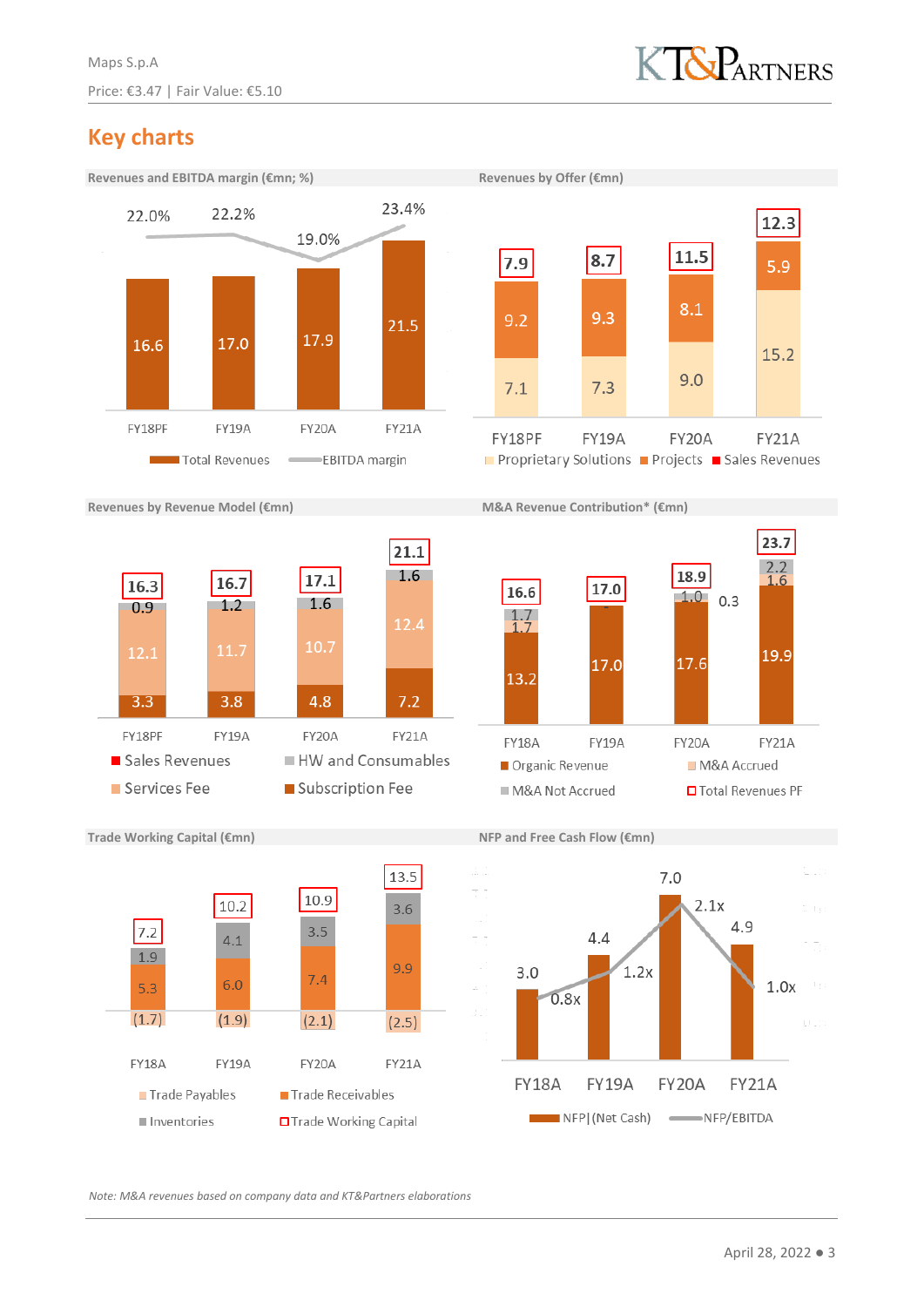## **Company Overview**

### *Company description*

Maps is one of the main Italian digital transformation enablers focused on extracting value for its clients from data. The Group serves its clients by offering its software development services, to Large Enterprise, and its proprietary solutions surfing the digitalization trend **healthcare sector, energy sector** and the trend of **ESG** accountability. Thanks to the contribution of proprietary solutions (72% of FY21 sales +19pp YoY), the company enjoy a high level of recurring revenue from subscription (33% of FY21 sales, +6pp YoY) both contributing to strengthen Group profitability. Furthermore, the company is characterized by strong client retention: clients active in 2021 generated the 92% of the cumulated 2016-2021 revenues.

On 7th March 2019, Maps went public on the AIM Italia Market (now Euronext Growth Milan), raising €3.5mn. The company listed with a stock price of €1.63ps (€1.90 cum warrant) and is now trading at €3.47ps.

The Company's strategy is based on both organic and external growth. **Maps' organic strategy** is focused on: i) proprietary solutions growth; ii) end-sectors focalization covering Healthcare sector, Large Enterprise, Public Administration and aiming at increasing company's presence in the Energy sector. Looking at **external growth**, the group intends to acquire companies to enter new markets, strengthen its proprietary solution portfolio and to exploit cross-selling synergies, as happened with the acquisition of IASI and SCS Computers.

#### *Investment case*

- **Data Driven Value Creation.** Maps leveraging on its proprietary solutions supports its' clients in extracting value from raw data and heading them towards a data-driven decision-making approach. The development of proprietary solutions (72% of FY21 revenues) also bring value to Maps' shareholders since the company creates a solid base of recurring revenues from subscription fees (33% of FY21 Revenues).
- **Great Market Positioning.** Traditional economic sectors have incurred significant disruption in the face of competitors with data-driven models. According to a McKinsey analysis, implementing a data-driven strategy creates significant value in terms of topline growth (improving customer-facing activities), cost reduction (optimizing internal processes) or implementing completely new business models (expanding company portfolio offering).
- **Digital Transformation Wave.** Digital transformation is a key trend both in public and private sectors and has been furtherly accelerated by COVID-19 outbreak. Maps is well positioned to exploit the market demand for digital transformation especially in the healthcare, energy and in the public administration sector.
- **M&As and synergies opportunities.** The company closed several deals in the last years accelerating its growth and entering new business areas. The integration of the acquired company allowed to exploit synergies on both revenues and operations.

### *Business developments*

- During 2021 new agreement with: European Food Safety Authority (EFSA) for (ca. €800k in four years); Emilia-Romagna for the delivery of healthcare services ( $\epsilon$ 400k in fiveyears).
- During 2020 the group underwent important people and commercial investments to strengthen the company structure and the go-to-market activities.
- Three-year agreement signed in December 2020 with Provincia di Bolzano for a total of ca. €400k related to Gzoom Business Unit.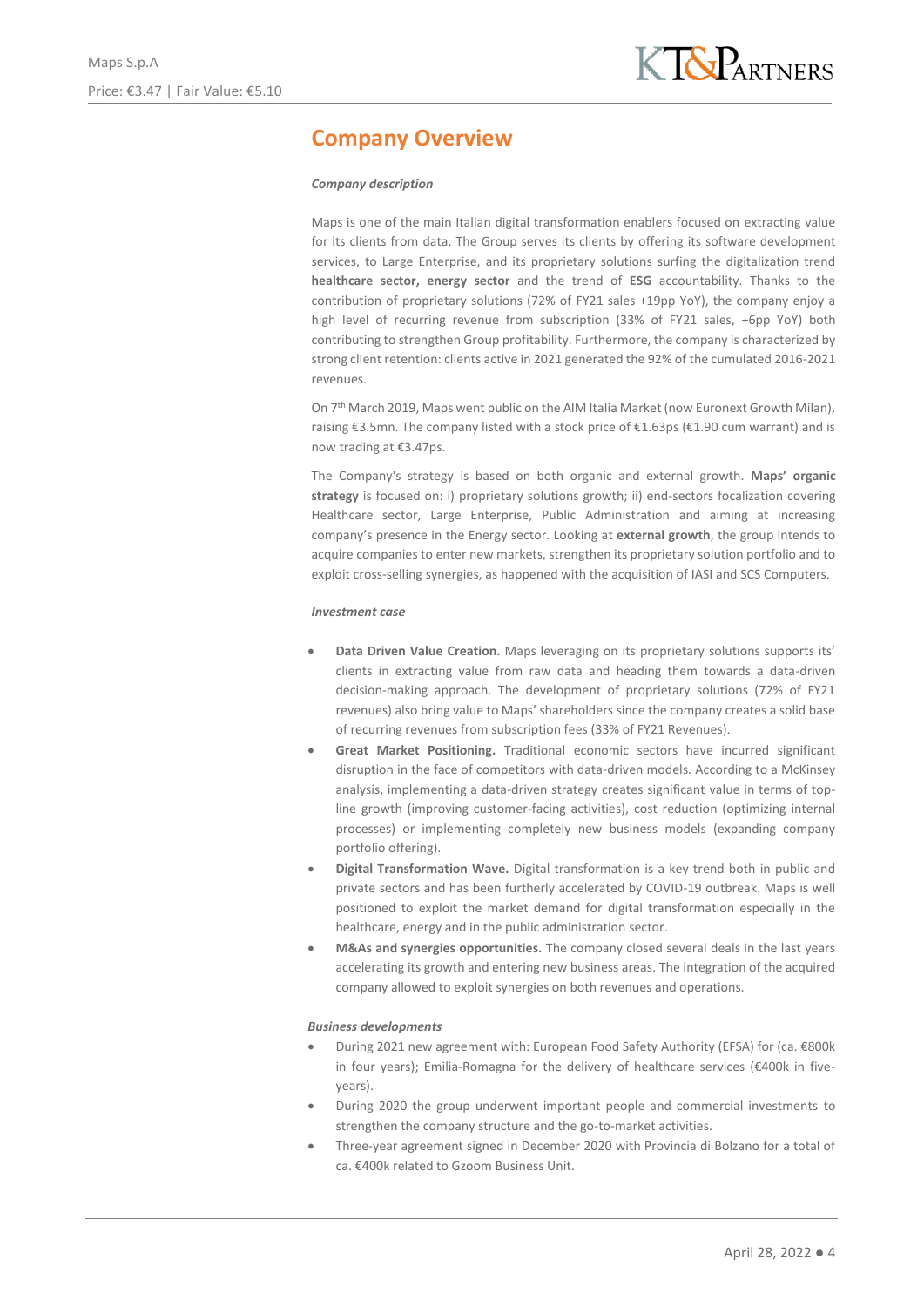

- In 1Q20: new deal with Emilia Romagna for the supply of healthcare service (maximum of €5.5mn in 3-years); Renewal with Philip Morris for additional €180k; New partnership with Circle offering Maps' proprietary solutions to the logistic sector.
- Agreement with Engineering to keep developing Gzoom for Regione Puglia (€190k twoyears project) in May 2019;

#### **M&As**

- On **July 2021** Maps closed the **100% acquisition of IASI**, a company specialized in software development, mainly for clinical area and HR, for both public and private sectors. In FY20 IASI registered €3.2mn of revenues, high recurring fees (ca. 50%) and an EBITDA margin adj. of 28%. The deal value was €5.2mn of which €4.3mn paid in cash (€1.5mn due in 2024) and the remaining through Maps' shares valued at €4.36ps (+60% on Maps stock price prior M&A announcement). The acquisition strengthens groups' healthcare offer with two new solutions: SISWeb (an information system for customer care in healthcare organization, strongly synergic with Maps' Patient Journey solutions) and IASI Human Resource (a suite for HR management), increasing the opportunities of being the principal vendors for hospital.
- Increased participation in **Maps Healthcare from 92% to 100%** in **July 2021** for €1.35mn (€600k paid in cash and the remaining through Maps shares valued at €4.36ps).The 100% ownership of MH allows full governance of the group's healthcare subsidiaries – MH, Artexe SpA and Micuro Srl – and greater company flexibility, strategy effectiveness and efficiency. The deal also guarantees to keep involved Fabrizio Biotti and Mauro Max di Maulo, today both Maps shareholders and Artexe managers.
- **SCS Computers 100% acquisition** for €4.1mn, i.e. 6.1x EV/EBITDA (€2.5mn paid at the closing and €1.5mn due in 2025) in **October 2020**. SCS, a healthcare software house offering proprietary solution mainly to laboratories, reached in FY19 €1.6mn of revenues (€0.3mn contributed to Maps FY20 results), high recurring fees (>70%) and an EBITDA margin of 34%. The acquisition creates notable synergies in terms of cross-selling of Maps and SCS solutions.
- Micuro start-up was founded (participated at 70%) to enter insurtech for healthcare business area.
- In June 2020 Increased participation in Maps Healthcare from 70% to 92% to boosts Maps presence in the healthcare market
- Roialty 54% acquisition reaching 100% (for  $E$ 300k) to enter the customer experience business area in June 2019. In FY18 Roialty registered €0.4mn of revenues (80% recurring), with ca. 21% EBITDA margin.
- Artexe 100% acquisition in July 2018 to expand group's portfolio with solutions in healthcare patient journey. In 2018 Artexe registered total revenues of €3.4mn.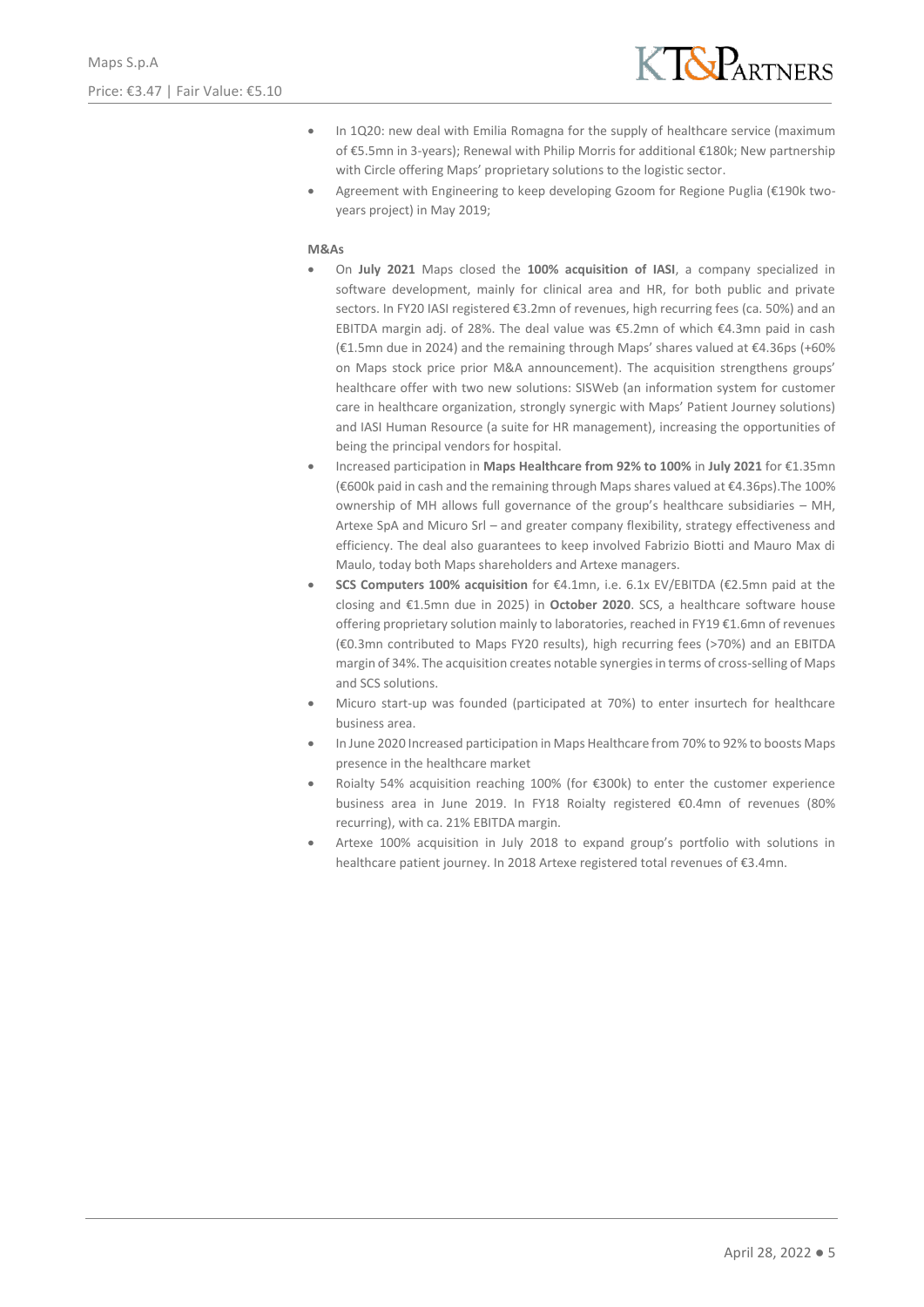# **FY21 Financial Results**

FY21 confirmed the interest of both private companies and public administration toward digital transformation. Indeed, Maps kept growing on its proprietary solutions reaching €15.2mn of Sales Revenues (+69% YoY) contributing for 72% to Group Sales revenues (vs 53% of FY20), in line with company strategy based on offering to the market innovative solutions.

The growth of proprietary solutions driven the growth of subscription fees up to +49% YoY reaching €7.2mn and 33% of FY21 Sales Revenues vs 27% of FY20 (even though ca. €1mn lower than our estimates). Service fee instead reached €12.4mn (+16% YoY and 10% below our estimates).

As a result, Total Revenues grew by 20% reaching €21.5mn, 10% below our estimates due to i) mainly a lower focus on revenues from projects; and ii) operating bottlenecks which slowed down order deliveries. To overcome these bottlenecks the company is working on strengthening its structure in terms of people and organization.

In FY21 Healthcare became the first business line in terms of total revenues reaching €11.8mn (55% of total revenues), also thanks to IASI acquisition in 2021 (5 months contribution) and the full year contribution of SCS (acquired at the end of 2020). ESG BU (ex Gzoom) almost doubled its total revenues reaching €1.8mn (vs €1.0mn) – also thanks IASI contribution despite being partially slowed down by a PA which - despite its interest on acquiring digital transformation solutions - is not 100% able to manage the implementation. On the other hand, Large Enterprise - mostly related to projects (and not to proprietary solutions) decreased to €8.0mn (from €9.5mn of FY20).

We note that in the last two years Maps - to foster growth - acquired two companies which brings their proprietary solutions (mainly related to healthcare sector) to group portfolio and therefore strongly supported the subscription revenue growth:

- IASI in July 2021. The company which registered €3.2mn of revenues in 2020 with €900k of EBITDA - offers two main solutions: i) SISWeb, an information system for the reception and care delivery of healthcare organizations, strongly synergic with Maps' patient journey solution; ii) IASI Human Resource, a suite which supports the management of Human resources. IASI contributed for 5 months on Maps FY21 results.
- SCS computers in 2020. SCS registered €1.6mn of revenues in FY19 and mainly offer its solutions two clinical laboratories, representing an entry option for Maps solutions on this market. SCS fully contributed to FY21 Maps revenues while for €300k on FY20 revenues.

Gross Profit stood at €10.4mn, up by +32% YoY (9% below our estimates due to a lower level of revenues), reaching a strong 48.5% Gross margin (+4.2pp YoY and in line with respect to our estimates), thanks to: i) the growth of proprietary solutions; ii) higher contribution from recurring revenues and; iii) to some non-recurring items (occurred in 1H21).

Commercial and General and Administrative costs came in line with our estimates, at €2.3mn and €3.1mn, respectively.

Following the increase in Gross Margin, EBITDA profitability increased by 4.4pp to 23.4% (vs 25.3% of our estimates) resulting in €5.0mn EBITDA (+34% YoY).

FY21 Net income reached €2.5mn, more than 2x with respect to FY20 results, also benefitting from a tax shield related to revaluation of assets in accordance with D.L. 104/2020 of ca. €0.5mn.

Looking at the Balance Sheet, despite IASI acquisition, the company enjoyed an improvement of €3.3mn of net financial position, going from €7.0mn of FY20 to €4.9mn of FY21. The result is driven by i) the great company profitability and ii) the cash-in coming from warrant exercise in June and in October 2021 (€2.8mn).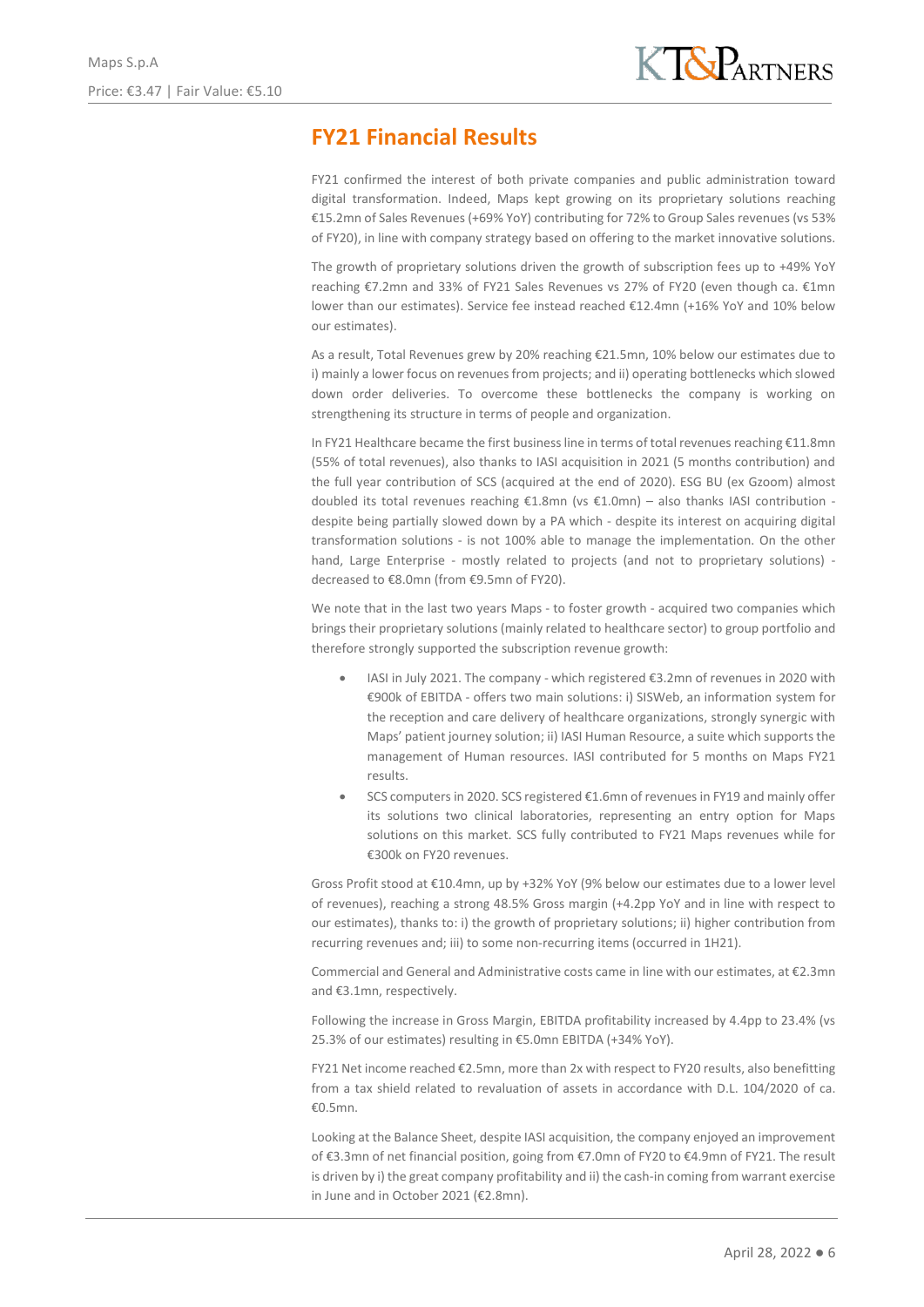

### **FY21 Income Statement**

| € million                        | FY18PF | FY19A    | FY20A    | FY21A    | YoY   | FY21E | A vs E |
|----------------------------------|--------|----------|----------|----------|-------|-------|--------|
| Subscription Fee                 | 3.3    | 3.8      | 4.8      | 7.2      | 49%   | 8.3   | $-14%$ |
| Services Fee                     | 12.1   | 11.7     | 10.7     | 12.4     | 16%   | 13.8  | $-10%$ |
| Other Revenues                   | 0.9    | 1.2      | 1.6      | 1.6      | $-2%$ | 1.3   | 22%    |
| Sales Revenues                   | 16.3   | 16.7     | 17.1     | 21.1     | 24%   | 23.4  | $-10%$ |
| Growth %                         | 14.1%  | 2.4%     | 2.6%     | 23.6%    |       | 40.6% |        |
| Other revenues                   | 0.3    | 0.4      | 0.8      | 0.4      |       | 0.5   |        |
| <b>Total Revenues</b>            | 16.6   | 17.0     | 17.9     | 21.5     | 20%   | 23.9  | $-10%$ |
| Growth %                         | 14.2%  | 2.8%     | 5.3%     | 20.1%    |       | 40.2% |        |
| Direct Labour Costs              | (6.7)  | (7.0)    | (7.0)    | (8.1)    |       | (9.1) |        |
| <b>Direct Services Costs</b>     | (2.7)  | (2.6)    | (3.0)    | (3.0)    |       | (3.2) |        |
| Gross Profit                     | 7.2    | 7.4      | 7.9      | 10.4     | 32%   | 11.5  | $-9%$  |
| Gross Margin                     | 43.4%  | 43.7%    | 44.3%    | 48.5%    |       | 48.3% |        |
| Commercial Costs                 | (1.3)  | (1.5)    | (2.0)    | (2.3)    |       | (2.5) |        |
| General and Administrative Costs | (2.2)  | (2.1)    | (2.6)    | (3.1)    |       | (3.0) |        |
| EBITDA                           | 3.6    | 3.8      | 3.4      | 5.0      | 48%   | 6.1   | $-17%$ |
| EBITDA margin                    | 22.0%  | 22.2%    | 19.0%    | 23.4%    |       | 25.3% |        |
| Growth %                         | 75.6%  | 4.1%     | $-10.1%$ | 47.7%    |       | 59.7% |        |
| D&A and Provisions               | (0.5)  | (1.7)    | (2.3)    | (2.6)    |       | (3.0) |        |
| EBIT                             | 3.2    | 2.0      | 1.1      | 2.4      | 115%  | 3.1   | $-21%$ |
| <b>EBIT</b> margin               | 19.2%  | 12.0%    | 6.3%     | 11.3%    |       | 12.8% |        |
| Growth %                         | 111.5% | $-35.8%$ | $-44.6%$ | 115.1%   |       | 50.2% |        |
| Financial Income and Expenses    | (0.1)  | 0.6      | 0.3      | (0.2)    |       | (0.3) |        |
| Extraordinary items              | (0.3)  | (0.1)    | (0.3)    | (0.2)    |       |       |        |
| EBT                              | 2.8    | 2.5      | 1.2      | 2.1      | 76%   | 2.8   | $-25%$ |
| Taxes                            | (0.8)  | (0.5)    | (0.2)    | 0.4      |       | (0.3) |        |
| Tax Rate                         | 27.7%  | 21.3%    | 13.0%    | $-21.0%$ |       | 11.0% |        |
| Net Income                       | 2.0    | 2.0      | 1.0      | 2.5      | 145%  | 2.5   | 1%     |
| Net margin                       | 12.2%  | 11.6%    | 5.7%     | 11.6%    |       | 10.3% |        |
| Growth %                         | 113.4% | $-2.7%$  | $-48.5%$ | 145.3%   |       | 24.5% |        |
| <b>NFP</b>                       | 3.0    | 4.4      | 7.0      | 4.9      |       | 6.9   | $-29%$ |

*Source: Company data*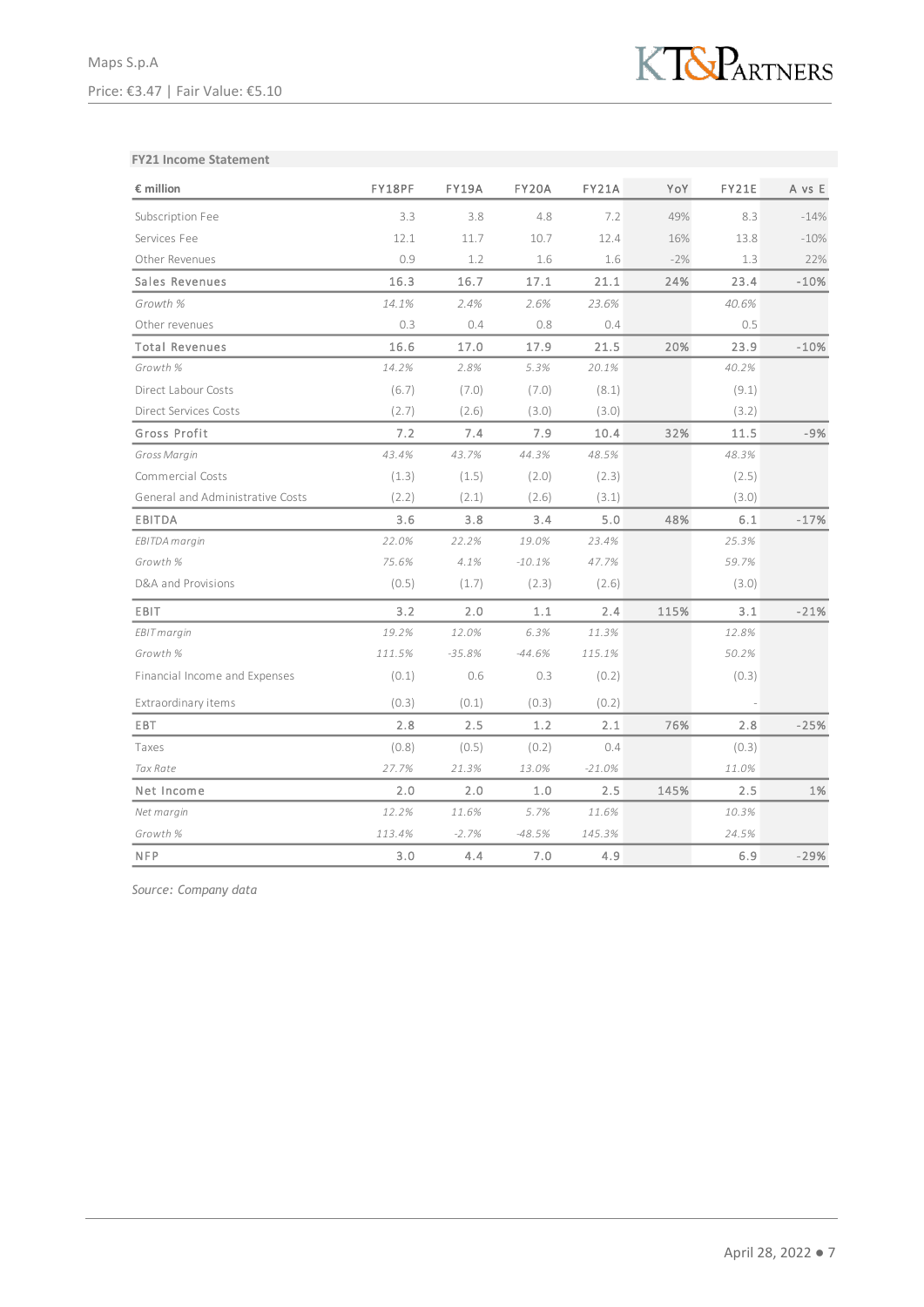# **Change in Estimates**

Following FY21 results (slightly below our estimates) - and recent developments - new signed contracts and I-Tel acquisition - we updated our financial projections.

Looking at new clients, on November 2021 the group signed a 5-year agreement with ASST Niguarda Hospital offering a platform – composed by both hardware and software - dedicated to the patient reception. The agreement - based on a joint offer with two other companies – has a value of €575k and up to a maximum of €1.9mn if other healthcare organizations of Milan Province (ASST or Foundation) join the service. Furthermore, IASI also signed an agreement with ASL Pescara for the management of the radiology information system.

The group also expanded its collaboration with IREN by signing a new agreement for the development of a predictive maintenance software platform for the low and medium voltage electric network. The 4-year project, that is being developed with the company Enterprise Services Italia, has a total value of €2.2mn of which ca. 35% goes to Maps.

Looking at external growth, in April 2022 Maps aimed at strengthening its proprietary solution offer through the the acquisition of the 70% of Informatica e Telecomunicazioni Srl (I-Tel). The company - through its proprietary platform – offers communication and multichannel reception services (such as telemedicine, contact centers or virtual assistants) to private and public sector, with a strong focus on healthcare institutions, being synergic with Maps solutions. In 2021 I-Tel registered revenues for €2.26mn, an EBITDA adj. of €836k and a NFP of €32k. The total deal value is equal to €4.1mn (EV/EBITDA of 7x) and will paid in cash (€2.9mn) and through Maps shares valued at €5.05ps (+45% on Maps share price prior the announcement and in line with our previous fair value).

We updated our Top Line results by mainly factoring in: i) the lower than expected FY21 revenues (-10%); ii) a downside review of Large Enterprise estimates, following the company strategy which focus on proprietary solutions rather than on projects; iii) the expected contribution of I-Tel (9 months on FY22). As a result, we expect FY22 total revenues of €27.7mn and at €38.5mn in FY24, resulting in a CAGR 21-24 of 21.4% (vs our previous 27.9%).

Looking at profitability we revised downward FY22 EBITDA margin to factor in the lower-thanexpected FY21 result and the expected investment also related to M&A integration. On the other hand, we expect a rise in profitability in 2023 and 2024, reaching a 26.5% margin in 2024, in line with previous forecast - despite the lower level of revenues - thanks to the higher expected contribution from proprietary solutions.

The key points of our estimates are as follows:

- FY22 revenues at €27.7mn, reaching €38.5 in 2024 (CAGR 2021–24 of 21%)
- FY22 EBITDA at €6.6mn, reaching €10.2 in 2024 (CAGR 2021–24 of 27%)
- FY22 net income at €2.1mn, reaching €4.5 in 2024 (CAGR 2021–24 of 38%)
- FY22 NFP at €3.9mn, reaching a net cash position of €3.0mn in 2024.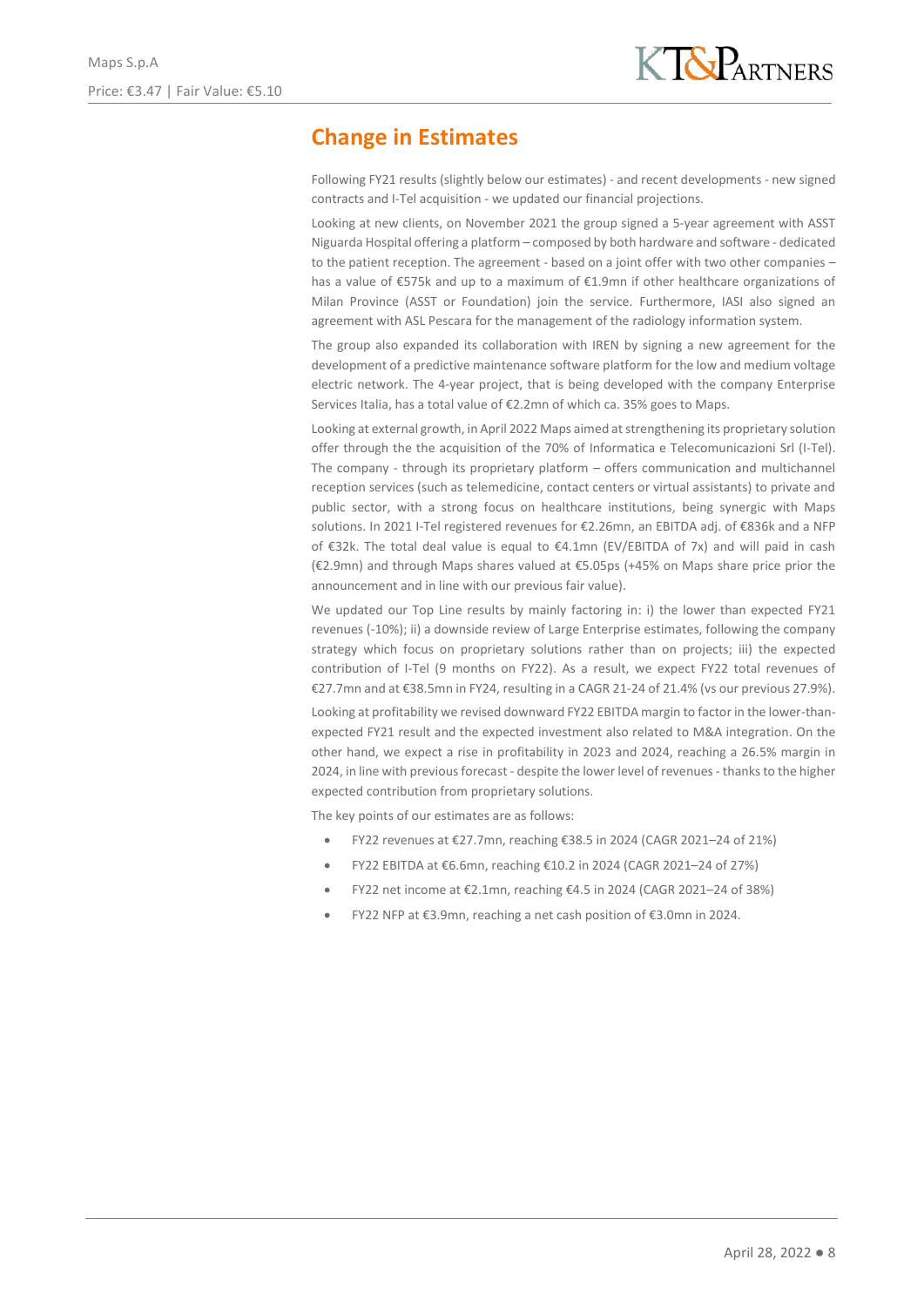

### **Change in Estimates**

| $\epsilon$ million    | 2020A    | 2021A  | YoY    | 2022E | 2022E      | Change   | 2023E | 2023E      | Change   | 2024E | 2024E      | Change   |
|-----------------------|----------|--------|--------|-------|------------|----------|-------|------------|----------|-------|------------|----------|
|                       |          |        |        | Old   | <b>New</b> |          | Old   | <b>New</b> |          | Old   | <b>New</b> |          |
| <b>Total Revenues</b> | 17.9     | 21.5   | 20.1%  | 31.5  | 27.7       | $-12.1%$ | 37.7  | 32.7       | $-13.2%$ | 45.0  | 38.5       | $-14.5%$ |
| YoY Change (%)        | 5.3%     | 20.1%  |        | 46.5% | 28.8%      |          | 19.6% | 18.1%      |          | 19.4% | 17.6%      |          |
| <b>EBITDA</b>         | 3.4      | 5.0    | 47.7%  | 8.0   | 6.6        | $-16.7%$ | 9.7   | 8.3        | $-14.5%$ | 11.9  | 10.2       | $-14.3%$ |
| YoY Change (%)        | $-6.4%$  | 47.7%  |        | 58.4% | 32.0%      |          | 22.1% | 25.4%      |          | 22.6% | 22.8%      |          |
| EBITDA margin%        | 19.0%    | 23.4%  |        | 25.3% | 23.9%      |          | 25.8% | 25.4%      |          | 26.5% | 26.5%      |          |
| <b>EBIT</b>           | 1.1      | 2.4    | 115.1% | 4.0   | 3.2        | $-20.6%$ | 6.3   | 4.7        | $-25.5%$ | 8.5   | 6.4        | $-24.2%$ |
| YoY Change (%)        | $-64.4%$ | 115.1% |        | 65.6% | 31.5%      |          | 55.5% | 45.8%      |          | 35.0% | 37.5%      |          |
| EBIT margin%          | 6.3%     | 11.3%  |        | 12.8% | 11.5%      |          | 16.6% | 14.3%      |          | 18.8% | 16.7%      |          |
| Net Income            | 1.0      | 2.5    | 145.3% | 2.8   | 2.1        | $-23.3%$ | 4.4   | 3.2        | $-27.4%$ | 6.1   | 4.5        | $-25.4%$ |
| YoY Change (%)        | $-49.9%$ | 145.3% |        | 12.2% | $-13.9%$   |          | 58.5% | 50.0%      |          | 36.8% | 40.6%      |          |
| Net margin%           | 5.7%     | 11.6%  |        | 8.8%  | 7.7%       |          | 11.7% | 9.8%       |          | 13.4% | 11.7%      |          |
| NFP/(Cash)            | 7.0      | 4.9    | 2.6    | 4.3   | 3.9        | (0.4)    | 1.0   | 1.1        | 0.1      | (3.4) | (3.0)      | 0.4      |
| YoY Change (€mn)      | 2.6      | (2.1)  |        | (0.6) | (1.0)      |          | (2.9) | (2.8)      |          | (4.5) | (4.1)      |          |

*Source: FactSet, KT&Partners' elaboration*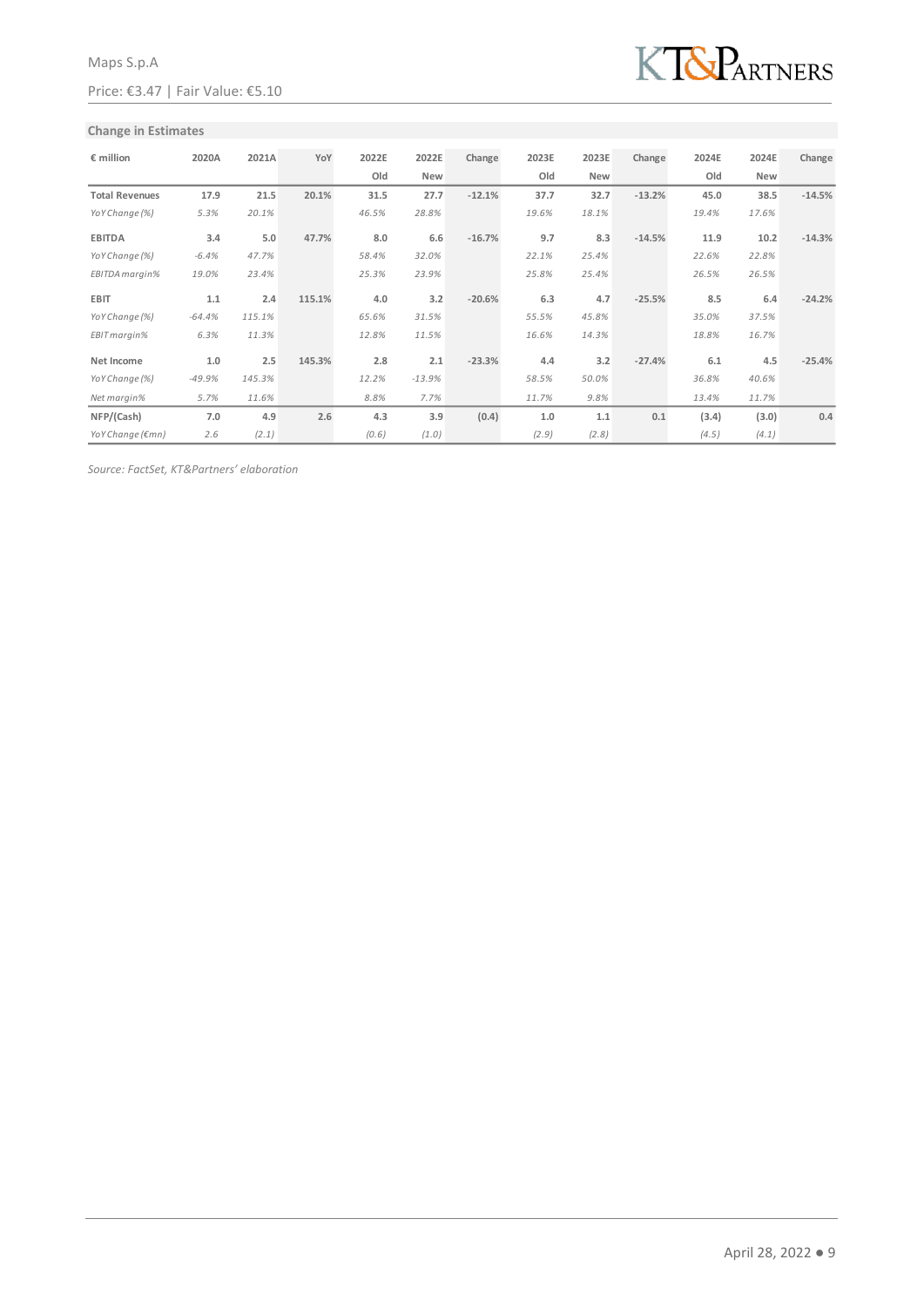## **Valuation**

Following the projections of Maps' future financials, we carried out the valuations of the company by applying two major methods: i) the market multiples analysis based on EV/EBITDA and P/E, and ii) the DCF model.

The average of the three different valuation methods returns an equity value equal to €59.4mn, or €5.10 per share.

### **Valuation Recap**

|                            | Equity Value €mn | Value per share $\epsilon$ |
|----------------------------|------------------|----------------------------|
| EV/EBITDA                  | 69.1             | 5.92                       |
| P/F                        | 49.7             | 4.26                       |
| <b>Average - Multiples</b> | 59.4             | 5.09                       |
| DCE                        | 59.4             | 5.10                       |
| Average - btw method       | 59 A             | 5.10                       |

*Source: FactSet, KT&Partners' elaboration*

### **Market Multiples Valuation**

Following Maps FY21 results, we updated our panel of comparable, to factor in the strong positioning of Maps on proprietary solutions (72% of FY21 Revenues). For market multiple analysis we focused on 2022–24 data.

### **Peer Comparison – Market Multiples**

| Company Name       | Exchange     | Market<br>Cap | EV/SALES<br>2022 | <b>EV/SALES</b><br>2023 | 2024 | EV/SALES EV/EBITDA EV/EBITDA EV/EBITDA<br>2022 | 2023  | 2024 | EV/EBIT<br>2022 | EV/EBIT<br>2023 | EV/EBIT<br>2024 | P/E<br>2022 | P/E<br>2023 | P/E<br>2024 |
|--------------------|--------------|---------------|------------------|-------------------------|------|------------------------------------------------|-------|------|-----------------|-----------------|-----------------|-------------|-------------|-------------|
| <b>GPI SpA</b>     | Milan        | 241           | 1.1x             | 1.1x                    | 1.0x | 7.3x                                           | 6.7x  | 6.2x | 15.0x           | 15.0x           | 15.0x           | 14.1x       | 12.1x       | 11.8x       |
| Expert.ai S.p.A.   | Milan        | 66            | 1.4x             | 1.0x                    | 0.8x | n.m.                                           | 13.4x | 3.7x | n.m.            | n.m.            | n.m.            | n.m.        | n.m.        | 41.1x       |
| Software AG        | <b>XETRA</b> | 2,242         | 2.1x             | 2.0x                    | 1.8x | 9.6x                                           | 8.0x  | 6.7x | 14.4x           | 14.4x           | 14.4x           | 18.4x       | 15.0x       | 12.7x       |
| Doxee S.p.A.       | Milan        | 99            | 3.5x             | 3.1x                    | 2.7x | 16.9x                                          | 11.0x | 8.4x | n.m.            | n.m.            | n.m.            | n.m.        | 27.2x       | 17.6x       |
| D4t4 Solutions plc | London       | 121           | 3.2x             | 2.9x                    | n.a. | 17.0x                                          | n.a.  | n.a. | 28.5x           | 28.5x           | 28.5x           | 26.9x       | 19.5x       | n.a.        |
| PITECO SpA         | Milan        | 190           | 5.4x             | 5.0x                    | 4.6x | 11.6x                                          | 10.2x | 9.3x | 18.3x           | 18.3x           | 18.3x           | 18.2x       | 16.1x       | 14.4x       |
| Digital Value SpA  | Milan        | 798           | 1.1x             | 0.9x                    | 0.8x | 10.8x                                          | 9.1x  | 7.8x | 17.2x           | 17.2x           | 17.2x           | 21.3x       | 17.2x       | 14.2x       |
| Average peer group |              | 586           | 2.8x             | 2.5x                    | 2.1x | 13.2x                                          | 10.4x | 7.2x | 19.6x           | 19.6x           | 19.6x           | 21.2x       | 19.0x       | 20.0x       |
| Median peer group  |              | 156           | 2.7x             | 2.4x                    | 1.8x | 11.6x                                          | 10.2x | 7.8x | 17.8x           | 17.8x           | 17.8x           | 19.8x       | 17.2x       | 14.4x       |
| Maps S.p.A.        | Milan        | 39            | 1.5x             | 1.2x                    | 1.1x | 6.1x                                           | 4.9x  | 4.0x | 12.7x           | 8.7x            | 6.3x            | 19.6x       | 13.0x       | 9.3x        |

*Source: FactSet, KT&Partners' elaboration*

We included in our relative valuation a size discount of 10%, and our estimates of Maps' EBITDA and net income for 2022-2024 period. We also consider a NFP adjusted for the part paid in cash for I-Tel acquisition.

### **Multiple Valuation – EV/EBITDA and P/E**

| Multiple Valuation (€mn)          | 2022E | 2023E | 2024E |
|-----------------------------------|-------|-------|-------|
| EV/EBITDA Comps                   | 11.6x | 10.2x | 7.8x  |
| Maps EBITDA                       | 6.6   | 8.3   | 10.2  |
| <b>Enterprise value</b>           | 76.8  | 85.0  | 79.7  |
| Maps 2021 NFP adj.                | 7.8   | 7.8   | 7.8   |
| <b>Equity Value</b>               | 69.0  | 77.2  | 71.9  |
| Average Equity Value              |       | 72.7  |       |
| Size Discount                     |       | 5%    |       |
| <b>Equity Value Post-Discount</b> |       | 69.1  |       |
| Number of shares (mn)             |       | 11.7  |       |
| Value per Share $\epsilon$        |       | 5.92  |       |
|                                   |       |       |       |

| Multiple Valuation (€mn)          | 2022F | 2023E | 2024F |
|-----------------------------------|-------|-------|-------|
| P/E Comps                         | 19.8x | 17.2x | 14.4x |
| Maps Net Income                   | 2.1   | 3.1   | 4.4   |
| <b>Equity Value</b>               | 41.0  | 53.2  | 62.6  |
| Average Equity Value              |       | 52.3  |       |
| Size Discount                     |       | 5%    |       |
| <b>Equity Value Post-Discount</b> |       | 49.7  |       |
| Number of shares (mn)             |       | 11.7  |       |
| Value per Share €                 |       | 4.26  |       |

*Source: FactSet, KT&Partners' elaboration*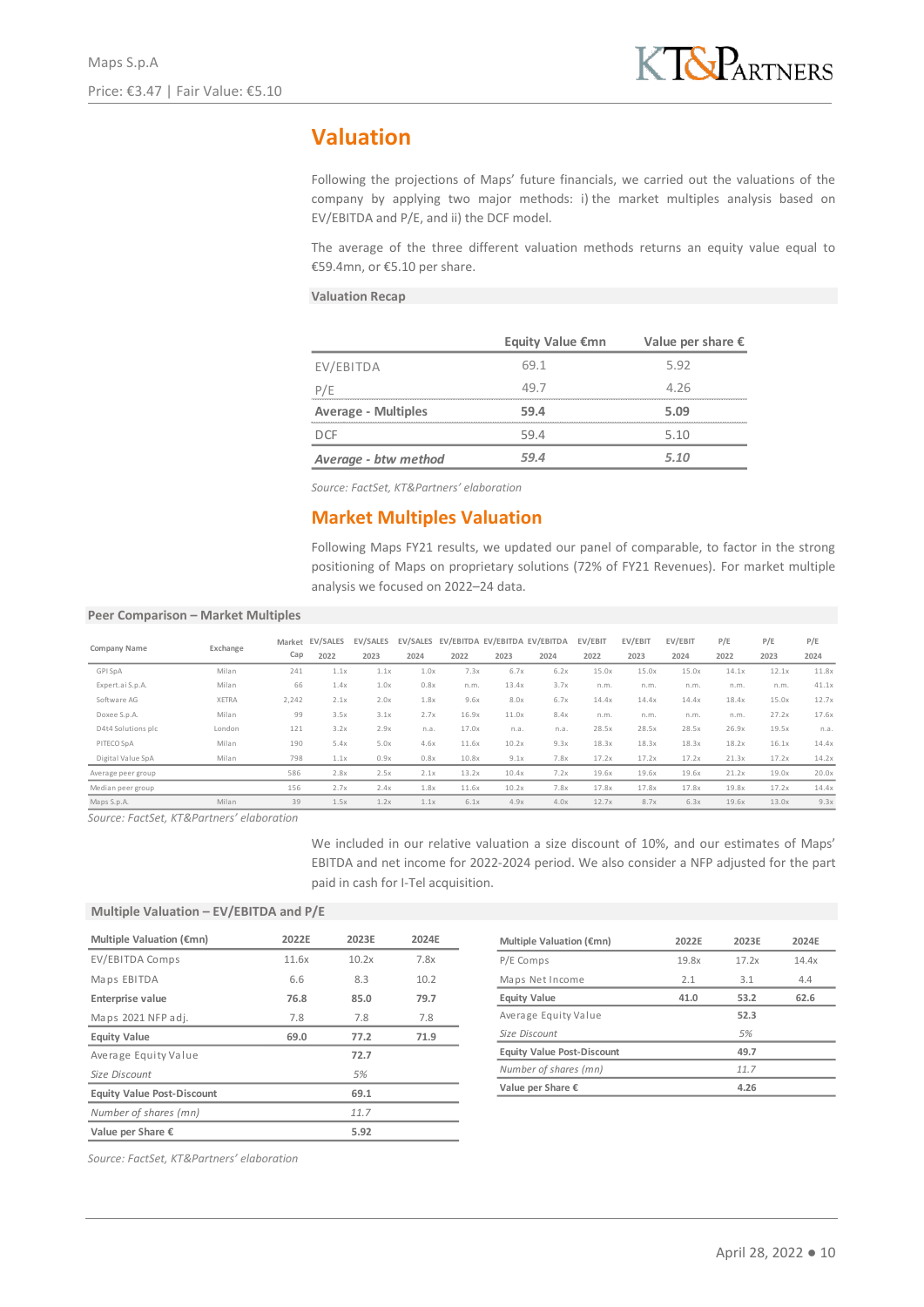### **DCF Valuation**

We have also conducted our valuation using a four-year DCF model, based on 9.6% cost of equity, 4.6% cost of debt, and a target capital structure with 15% of debt. The cost of equity is a function of the risk-free rate of 2.3% (Italian 10y BTP), 4.61% mature market expected return and a premium for size and liquidity of 3.1%. **We, therefore, obtained 8.8% WACC.**

We discounted 2022E–25E annual cash flow and considered a terminal growth rate of 1.5%.

Then we carried out a sensitivity analysis on the terminal growth rate (+/- 0.25%) and on WACC (+/- 0.25%).

| <b>DCF Valuation</b>           |       |       |       |       |
|--------------------------------|-------|-------|-------|-------|
| $\epsilon$ million             | 2022E | 2023E | 2024E | 2025E |
| <b>EBIT</b>                    | 3.2   | 4.7   | 6.4   | 7.9   |
| Taxes                          | (0.8) | (1.2) | (1.7) | (2.1) |
| D&A                            | 3.4   | 3.7   | 3.8   | 3.9   |
| Change in Net Working Capital  | (1.7) | (2.1) | (2.3) | (2.6) |
| Change in Funds                | 0.3   | 0.3   | 0.3   | 0.3   |
| <b>Net Operating Cash Flow</b> | 4.5   | 5.4   | 6.6   | 7.5   |
| Capex                          | (3.7) | (2.3) | (2.2) | (2.2) |
| <b>FCFO</b>                    | 0.8   | 3.1   | 4.4   | 5.3   |
| g                              | 1.5%  |       |       |       |
| Wacc                           | 8.8%  |       |       |       |
| FCFO (discounted)              | 0.8   | 2.7   | 3.5   | 3.9   |
| Discounted Cumulated FCFO      | 10.8  |       |       |       |
| TV                             | 73.1  |       |       |       |
| TV (discounted)                | 53.6  |       |       |       |
| <b>Enterprise Value</b>        | 64.3  |       |       |       |
| NFP FY21                       | 4.9   |       |       |       |
| <b>Equity Value</b>            | 59.4  |       |       |       |
|                                |       |       |       |       |
| # shares (mn)                  | 11.7  |       |       |       |
| Value per share $(\epsilon)$   | 5.10  |       |       |       |

*Source: Company data, KT&Partners' elaboration*

#### **Sensitivity Analysis (€mn)**

|                 |      |      |      | <b>WACC</b> |      |      |
|-----------------|------|------|------|-------------|------|------|
|                 |      | 9.3% | 9.0% | 8.8%        | 8.5% | 8.3% |
|                 | 1.0% | 51.9 | 53.8 | 55.8        | 57.9 | 60.2 |
|                 | 1.2% | 53.4 | 55.4 | 57.5        | 59.8 | 62.3 |
| Rate            | 1.5% | 55.1 | 57.2 | 59.4        | 61.9 | 64.5 |
| Terminal growth | 1.7% | 56.8 | 59.1 | 61.5        | 64.1 | 66.8 |
|                 | 2.0% | 58.7 | 61.1 | 63.6        | 66.4 | 69.4 |

*Source: Company data, KT&Partners' elaboration*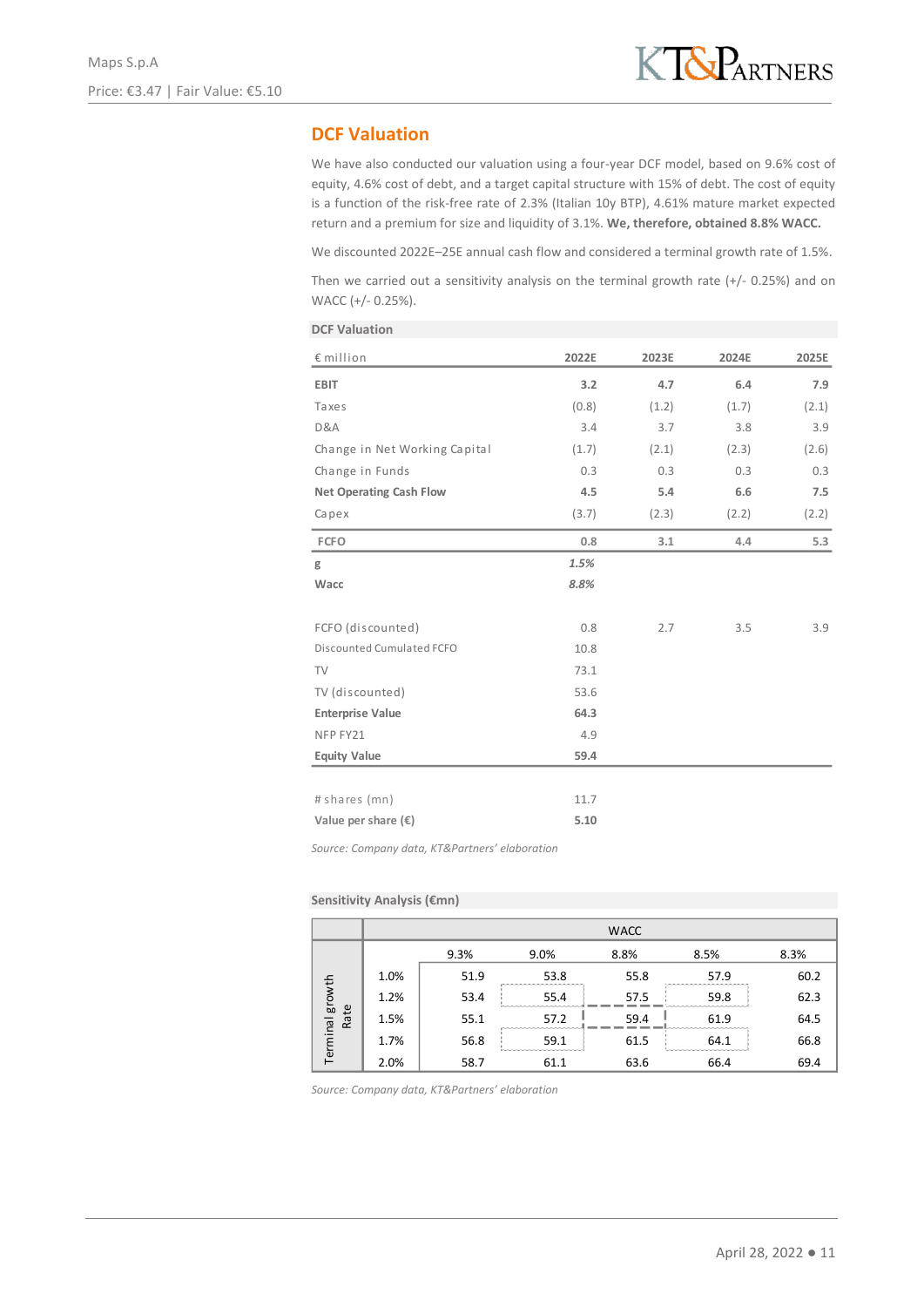# **Appendix**

### **Peer Comparison**

We carried out an in-depth analysis of potential public companies that could be considered as peers of Maps, taking into account its software development business and its digital transformation services.

We built a seven-company sample, consisting of:

- **GPI SpA:** listed on Borsa Italiana with a market capitalization of ca. €240mn. GPI provides IT management and consulting services focusing on the health and social assistance sectors. It registered €268mn in revenues in 2020.
- **Expert.ai SpA:** listed on Borsa Italiana with a market capitalization of ca. €66mn. Expert System engages in the development of semantic technology, providing solutions for online activities. In 2020, Expert reached revenues of €28mn.
- **Software AG:** listed on XETRA (Frankfurt, Germany) with a market capitalization of ca. €2.2bn. Software AG engages in the development and provision of technology solutions for digitalization. It reached revenues of €834mn in 2021.
- **Doxee SpA:** lilisted on the Borsa Italiana stock exchange with a market capitalization of €99mn, Doxee offer digital transformation solutions through its Doxee Platform. Its offer includes Document Experience (digitalization of Customer Communication Management), Paperless Experience (focused on reg-tech market) and Interactive Experience (set up personalized and interactive communications). In FY21, Maps reached €21mn of revenues.
- **D4t4 Solutions Plc (D4T4-GB):** listed on London Stock Exchange with a market capitalization of €121mn, D4t4 Solutions Plc provides data solutions through its Celebrus suite of products and services. It operates through the Product-Own IP, Product-3rd Party, Delivery Services and Support & Maintenance segments. The Product-Own IP segment creates, author, markets and sell a software product, Celebrus, focused on the capture of customer data from all digital channels. The Product-3rd Party segment delivers data management using public and private cloud infrastructure. The Support & Maintenance segment consists of hosting, support services and maintenance. In FY20, the company reached €26mn.
- Piteco (PITE-IT): listed on the Borsa Italiana stock exchange with a market capitalization of €190mn, Piteco provides proprietary software for treasury, finance, and financial planning management. It focuses on large and mid-sized enterprises operating in all industries, except for public administration. It operates through the following segments: Corporate Treasury and Financial Planning, Digital Payments and Clearing House, and IT solutions for Risk Management. In FY21, Piteco reached €37mn of revenues.
- **Digital Value S.p.A (DGV-IT)**: listed on the Borsa Italiana stock exchange with a market capitalization of €798mn, Digital Value is an Information Technology solutions provider. The group supports the digital transformation of its customers through an offer of customized solutions and services. It offers data center and hybrid cloud computing, networking and intelligence networks, infrastructural enterprise software, information and communication technology security and cyber security, and digital business transformation. In FY21, Digital Value revenues amounted to €556mn.

We analyzed the peer companies by considering their marginalities at EBITDA and net income level.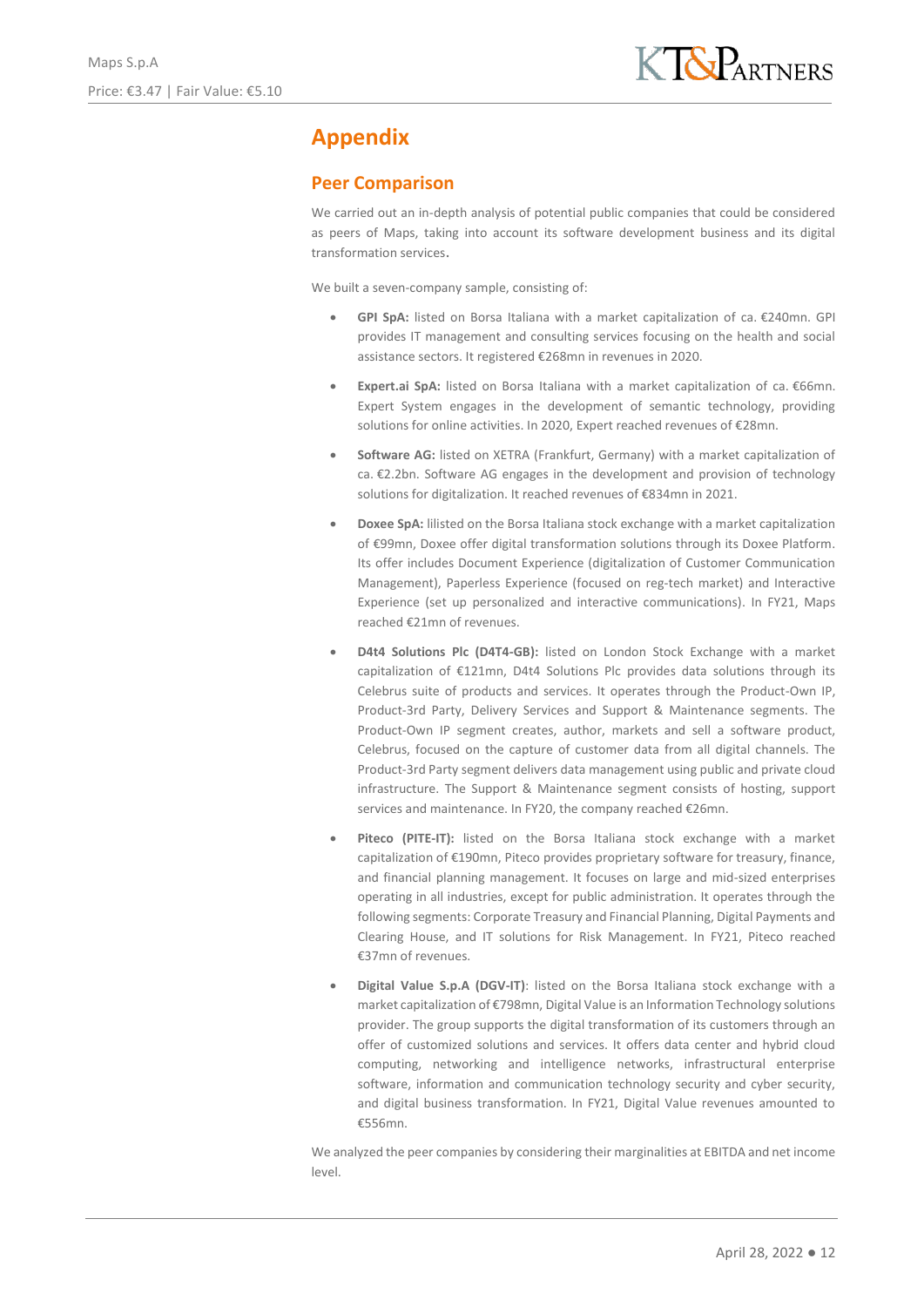

Peers have a level of marginality that is in line Maps' 2021 results: the average EBITDA margin in 2021 recorded by peers was 22.5%, whereas Maps' margin registered in the same period was 23.4%. At net income level, the peers' average net margin was equal to 13.5%, in line with Maps' results.

### **Peers Comparison – EBITDA Margin and Net Margin**

| Company Name       | <b>EBITDA Margin</b> |       |       |       | Net Margin |       |       |       |       |       |       |       |
|--------------------|----------------------|-------|-------|-------|------------|-------|-------|-------|-------|-------|-------|-------|
|                    | 2018                 | 2019  | 2020  | 2021  | 2022       | 2023  | 2018  | 2019  | 2020  | 2021  | 2022  | 2023  |
| Expert.ai S.p.A.   | 11.5%                | 12.6% | neg   | neg   | neg        | 11.2% | neg   | neg   | neg   | neg   | neg   | neg   |
| Software AG        | 29.2%                | 28.9% | 21.4% | 18.6% | 22.3%      | 24.5% | 19.0% | 17.4% | 11.5% | 10.1% | 11.7% | 13.7% |
| Doxee S.p.A.       | 19.1%                | 29.5% | 23.1% | 21.6% | 20.9%      | 27.7% | 4.4%  | 11.0% | 9.2%  | 6.5%  | 4.9%  | 10.8% |
| D4t4 Solutions plc | 24.2%                | 23.8% | 19.6% | 14.8% | 18.9%      | n.m.  | 23.1% | 20.4% | 12.1% | n.m.  | n.m.  | n.m.  |
| PITECO SpA         | 34.3%                | 43.3% | 32.3% | 47.6% | 46.3%      | 48.6% | 27.2% | 13.2% | 30.2% | 32.1% | 25.9% | 26.9% |
| Digital Value SpA  | 8.1%                 | 8.8%  | 10.1% | 10.2% | 10.2%      | 10.4% | 5.0%  | 5.2%  | 5.5%  | 5.4%  | 5.5%  | 5.8%  |
| Average            | 21.1%                | 24.5% | 21.3% | 22.5% | 23.7%      | 24.5% | 15.7% | 13.5% | 13.7% | 13.5% | 12.0% | 14.3% |
| <b>MAPS</b>        | 22.0%                | 22.2% | 19.0% | 23.4% | 23.9%      | 25.4% | 12.2% | 11.6% | 5.7%  | 11.6% | 7.5%  | 9.5%  |

*Source: Company data, KT&Partners' elaboration*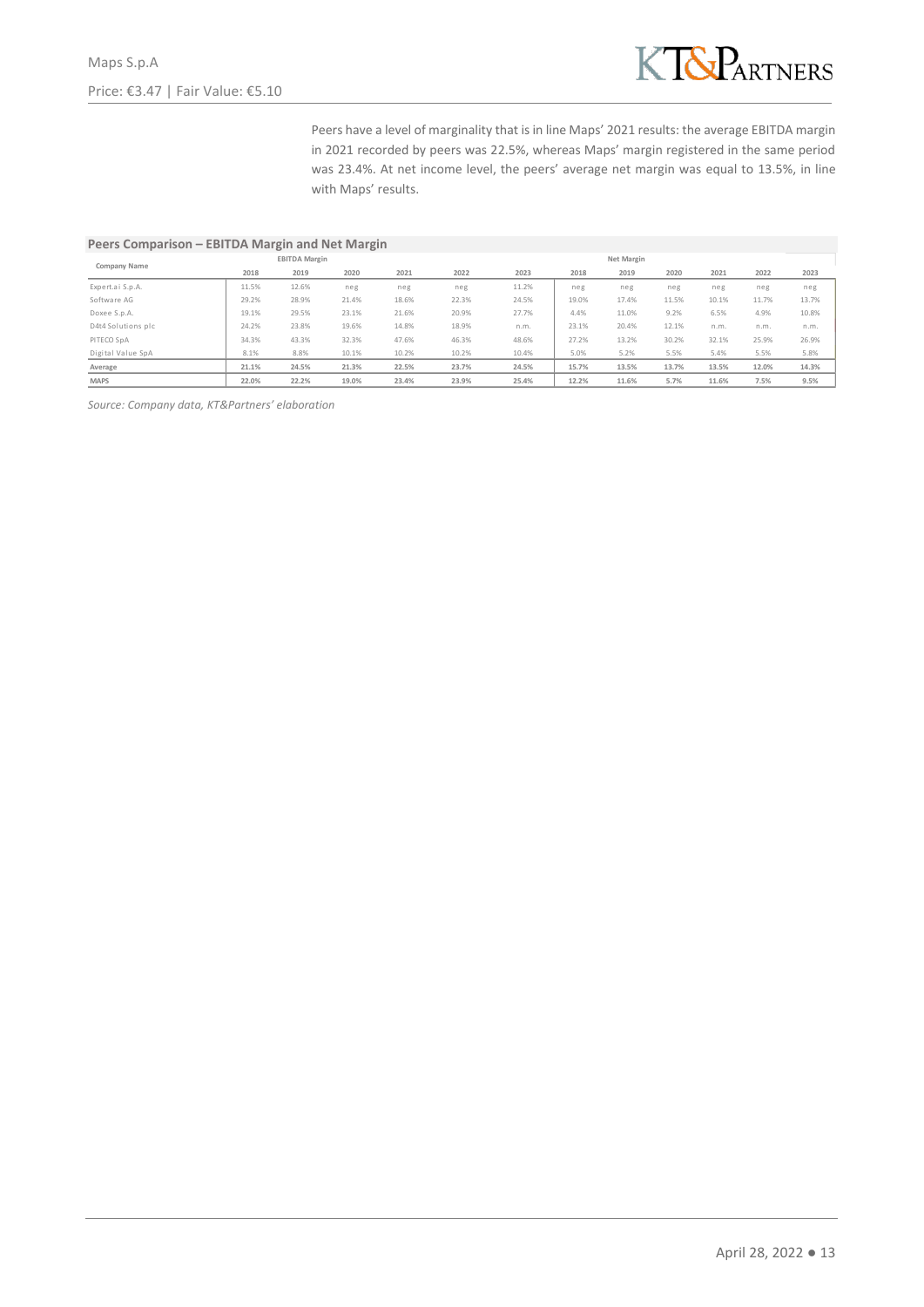## **DISCLAIMER**

THIS DOCUMENT WAS PREPARED BY MAURO IACCINO – SENIOR ANALYST – AND FEDERICA FIORENZA – SENIOR ANALYST – ON BEHALF OF KT&PARTNERS S.R.L., WITH REGISTERED OFFICE AT VIA DELLA POSTA 10, MILAN, ITALY, MILAN COMPANY REGISTER NO. 1926922, SPECIALIZING IN FINANCIAL RESEARCH AND ANALYSIS (HEREINAFTER, "KT&PARTNERS").

NO OTHER PEOPLE OR COMPANY CONTRIBUTED TO THE RESEARCH. NEITHER THE MEMBERS OF THE RESEARCH TEAM, NOR ANY PERSON CLOSELY ASSOCIATED WITH THEM HAVE ANY RELATIONSHIPS OR ARE INVOLVED IN CIRCUMSTANCES THAT MAY REASONABLY BE EXPECTED TO IMPAIR THE OBJECTIVITY OF THE RESEARCH, INCLUDING INTERESTS OR CONFLICTS OF INTEREST, ON THEIR PART OR ON THE PART OF ANY NATURAL OR LEGAL PERSON WORKING FOR THEM, WHO WAS INVOLVED IN PRODUCING THE RESEARCH.

FOR THIS PURPOSE, THE MEMBERS OF THE RESEARCH TEAM CERTIFY THAT: (I) THEY HAVE NOT RECEIVED AND WILL NOT RECEIVE ANY DIRECT OR INDIRECT COMPENSATION IN EXCHANGE FOR ANY VIEWS EXPRESSED IN THE RESEARCH; (II) THEY DO NOT OWN ANY SECURITIES AND/OR ANY OTHER FINANCIAL INSTRUMENTS ISSUED BY THE COMPANY OR ANY FINANCIAL INSTRUMENT WHICH THE PRICE DEPENDS ON, OR IS LINKED TO ANY SECURITIES AND/OR ANY FINANCIAL INSTRUMENTS ISSUED BY THE COMPANY; (III) NEITHER THE ANALYSTS NOR ANY MEMBER OF THE ANALYST'S HOUSEHOLD SERVE AS AN OFFICER, DIRECTOR OR ADVISORY BOARD MEMBER OF THE COMPANY.

KT&PARTNERS HAS IN PLACE AN EQUITY RESEARCH POLICY, IN ORDER TO RULE RESEARCH SERVICES IN COMPLIANCE WITH PARLIAMENT REGULATION (EU) NO.596/2014 AND COMMISSION DELEGATED REGULATION (EU) NO. 958/2016 ON MARKET ABUSE. IN THIS POLICY, THERE ARE ALSO DESCRIBED THE ORGANIZATIONAL MECHANISMS ADOPTED BY KT&PARTNERS TO PREVENT AND PROFESSIONALLY MANAGE CONFLICTS OF INTEREST THAT MAY BE ARISE DURING THE PERFORMANCE OF THE RESEARCH. IN ANY CASE, CHINESE WALLS AND OTHER INFORMATION BARRIERS ARE IN PLACE TO AVOID THE EXCHANGE OF CONFIDENTIAL INFORMATION BETWEEN THE EQUITY RESEARCH DEPARTMENT AND OTHER SERVICES AREAS.

KT&PARTNERS PREPARED THIS DOCUMENT ON BEHALF OF MAPS S.P.A. ACCORDING TO AN AGREEMENT ENTERED WITH THE SAME AND ON THE BASIS OF THE DATA AND PUBLIC INFORMATION PROVIDED BY THE SAME OR DERIVED FROM SOURCES DEEMED SERIOUS AND RELIABLE ON THE FINANCIAL MARKET BUT WHOSE ABSOLUTE TRUSTWORTHINESS, COMPLETENESS, AND ACCURACY CANNOT BE GUARANTEED. THE FEES AGREED FOR THIS RESEARCH DO NOT DEPEND ON THE RESULTS OF THE RESEARCH.

KT&PARTNERS PREPARED THIS DOCUMENT PURSUANT TO AN ENGAGEMENT LETTER ENTERED INTO WITH BPER BANCA S.P.A. ACTING AS SPECIALIST IN ACCORDANCE TO ART. 35 OF AIM ITALIA MARKET RULES FOR COMPANIES.

KT&PARTNERS S.R.L. SIGNED AN AGREEMENT WITH MAPS S.P.A. TO SUPPORT THE COMPANY IN ITS INVESTOR RELATION ACTIVITIES. ANY PRIVILEGED INFORMATION IS ACCURATELY MAINTAINED RESERVED AND IS NOT AVAILABLE FOR THE RESEARCH TEAM WHICH PREPARED THIS DOCUMENT.

KT&PARTNERS PUBLISHED A REPORT ON MAPS ON SEPTEMBER 20, 2021 WITH A FAIR VALUE OF €5.05 PER SHARE.

THIS DOCUMENT IS A SOURCE OF INFORMATION ONLY, AND IS NOT PART OF, AND IN NO WAY MUST BE CONSIDERED AN OFFER TO SELL, SUBSCRIBE OR TRADE, OR A SOLICITATION TO PURCHASE, SUBSCRIBE OR TRADE, FINANCIAL INSTRUMENTS/PRODUCTS, OR IN GENERAL TO INVEST, NOR MUST IT BE CONSIDERED ANY FORM OF CONSULTING FOR AN INVESTMENT IN FINANCIAL INSTRUMENTS.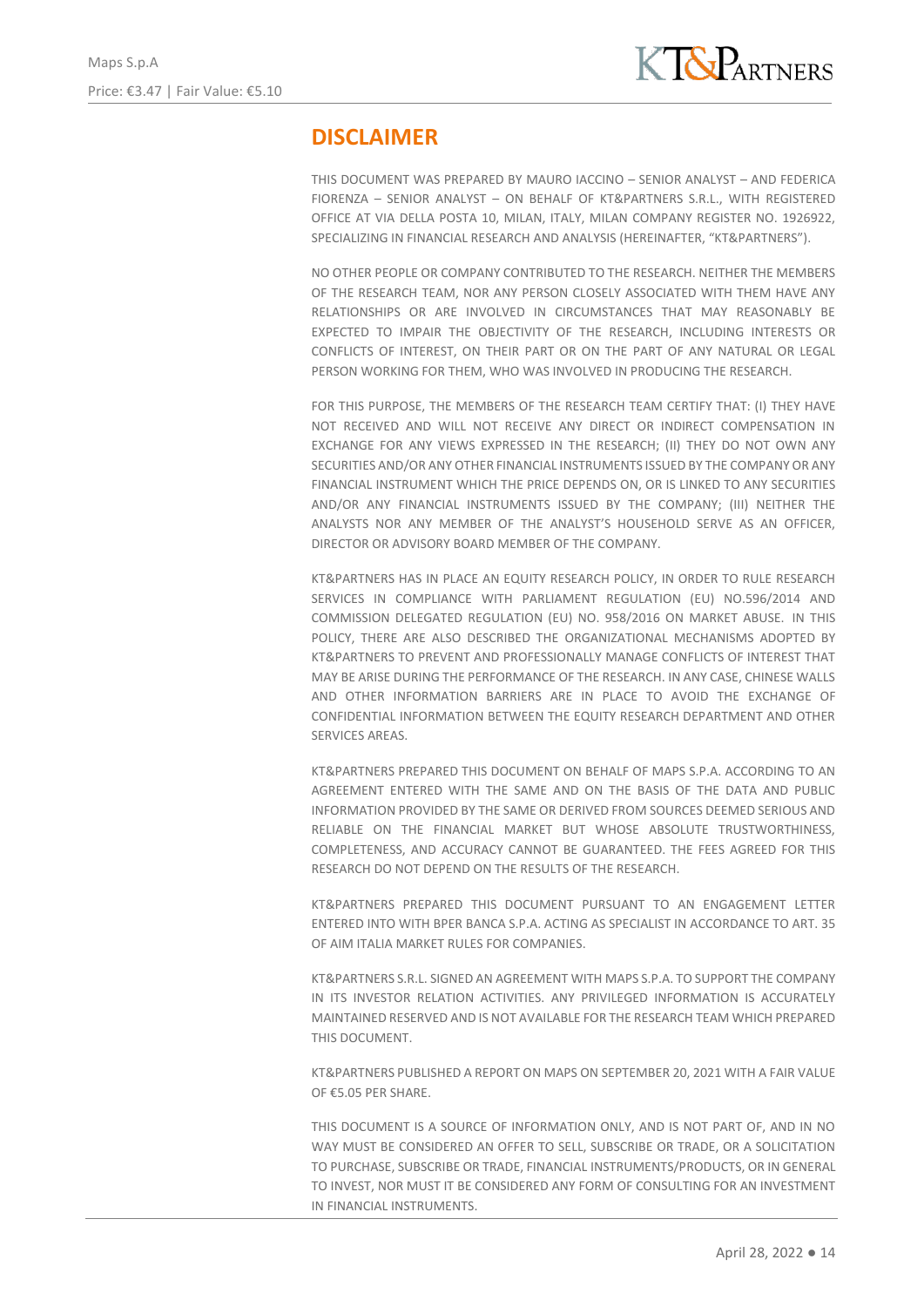

THE INFORMATION PROVIDED IN THIS DOCUMENT MUST NOT BE UNDERSTOOD AS A REQUEST OR SUGGESTION TO CONDUCT OR CARRY OUT A SPECIFIC TRANSACTION.

EACH INVESTOR MUST FORM HIS/HER OWN OPINION BASED EXCLUSIVELY ON HIS/HER ASSESSMENT OF THE ADVISABILITY OF INVESTING. ANY INVESTMENT DECISION MADE ON THE BASIS OF THE INFORMATION AND ANALYSES IN THIS DOCUMENT IS THE EXCLUSIVE RESPONSIBILITY OF THE RECIPIENTS OF THIS DOCUMENT, WHO MUST CONSIDER THIS DOCUMENT MERELY AS A SOURCE OF INFORMATION AND ANALYSIS TO SUPPORT SUCH DECISION.

ANY OPINIONS, FORECAST OR ESTIMATES CONTAINED HEREIN CONSTITUTE A JUDGEMENT AS AT THE DATE OF THIS DOCUMENT, AND THERE CAN BE NO ASSURANCE THAT THE FUTURE RESULTS OF THE COMPANY AND/OR ANY FUTURE EVENTS WILL BE CONSISTENT WITH ANY OF SUCH OPINIONS, FORECAST OR ESTIMATES.

KT&PARTNERS MAKES NO EXPLICIT OR IMPLICIT GUARANTEE WITH RESPECT TO PERFORMANCE OR THE OUTCOME OF ANY INVESTMENT OR PROJECTIONS MADE.

THEREFORE, KT&PARTNERS, ITS REPRESENTATIVES AND/OR EMPLOYEES WILL NOT BE LIABLE FOR ANY EFFECT DERIVING FROM THE USE OF THIS DOCUMENT, AND HEREBY DECLINE ALL LIABILITY FOR ANY DIRECT OR INDIRECT DAMAGES, FINANCIAL OR OTHERWISE, DERIVING FROM ANY USE OF THE INFORMATION IT CONTAINS.

KT&PARTNERS AIMS TO PROVIDE CONTINUOUS COVERAGE OF THE COMPANY IN CONJUNCTION WITH ANY EXCEPTIONAL EVENT THAT OCCURS AFFECTING THE ISSUER'S SPHERE OF OPERATIONS AND IN ANY CASE AT LEAST TWICE PER YEAR.

IN THIS STUDY, DCF AND MULTIPLE VALUATION MODELS HAVE BEEN USED. RECOMMENDATIONS FOLLOW THE FOLLOWING RULES:

- ADD – FOR A FAIR VALUE > 15% ON CURRENT PRICE

- HOLD FOR A FAIR VALUE < 15% AND > 15% ON CURRENT PRICE
- REDUCE FOR A FAIR VALUE < 15% ON CURRENT PRICE